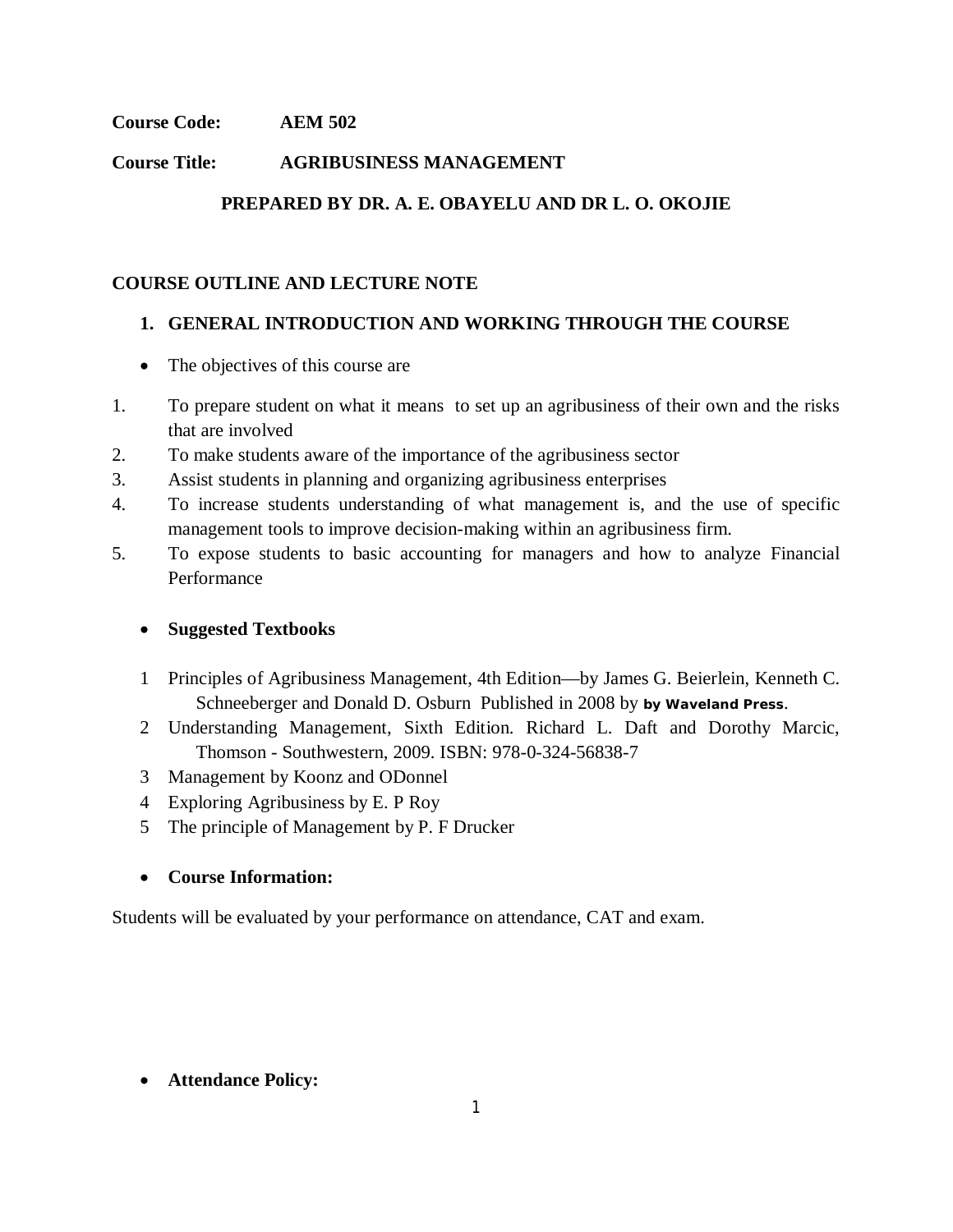Seventy-five percent class attendance is expected as a qualification of writing the exam. The probability of doing quiz during a lecture equals 1 if the population in the class is found scanty. We expect to notify you in advance if we are going to miss a class as a result of any circumstances beyond our control.

## **Teaching schedule**

The teaching schedule for the course in the semester is as shown in the time table.

# **2. INTRODUCTION TO AGRIBUSINESS (WEEK 1 TO 4)**

### • Meaning of agriculture and business

Understanding the meaning of a business and agriculture is a very important building block of Agibusiness management. Agriculture is the production of food, feed, fiber and other products by the systematic growing and harvesting of plants and rearing of animals to sustain life. Agriculture deals with farming and/or raising livestock. A business can be defined as an organization that provides goods and services to others who want or need them.

### **Explain the meaning of business organisation**

Business organisation refers to all necessary arrangements required to conduct a business. It refers to all those steps that need to be undertaken for establishing relationship between men, material, and machinery to carry on business efficiently for earning profits. This may be called the process of organising. The arrangement which follows this process of organising is called a business undertaking or organisation. A business undertaking can be better understood by analysing its characteristics

### **Identify the different forms of business organisation**

While establishing a business the most important task is to select a proper form of organisation. This is because the conduct of business, its control, acquisition of capital, extent of risk, distribution of profit, legal formalities, etc. all depends on the form of organisation.

A business can be classified based on the

# **(i) Forms of ownership**

- $\triangleright$  Sole proprietorship
- $\triangleright$  Partnership
- $\triangleright$  Corporation
- $\triangleright$  Cooperative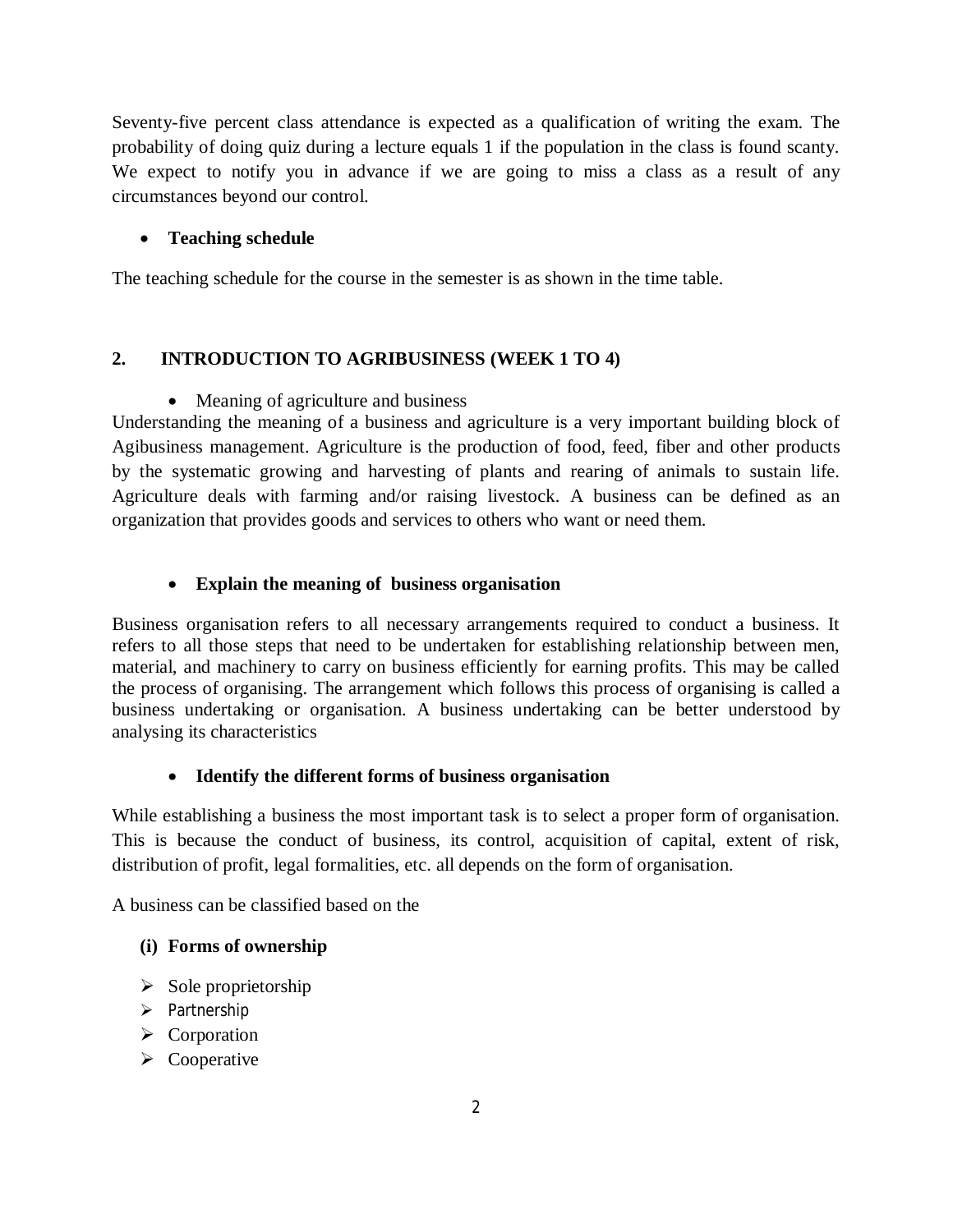### **(ii) Types of product**

- $\triangleright$  Agribusiness
- $\triangleright$  Financial businesses
- $\triangleright$  Marketing businesses
- $\triangleright$  Real estate businesses
- $\triangleright$  Information businesses
- $\triangleright$  Service businesses
- $\triangleright$  Transportation businesses
- $\triangleright$  Industrial businesses
- $\triangleright$  Utility business
- $\triangleright$  miscellaneous

### **Reasons why businesses fails in Nigeria**

Businesses fail in Nigeria due to several reasons. Some of these are lack of clear cut of what to achieve, going in to a business without experience, poor selection of employee, expanding too rapidly, having too little capital etc

# **Characteristics of Agricultural Produce**

The agricultural produce are bulky and they need to the transported from the areas of production to the areas where they are to be processed and thereafter marketed. They are seasonal, perishable etc

# **Recent government efforts to improve agriculture in Nigeria**

Fadama Development Project, Special Programme for Food Security, Presidential Initiatives on Cassava, Rice, Vegetable Oil and Tree Crop etc

# **The Meaning, Origin, Scope and nature of Agribusiness Mgt**

There are three major components in agribusiness, namely, the production and distribution of farm inputs, the actual production and then the processing and distribution of farm produce. The industrial components of agribusiness are referred to as agro industries. This is the core aspect of business.

### **Objectives of agribusiness enterprise**

The main objective of agribusiness enterprise is to maximized profit. Others include sales maximization, cost minimization, maintenance of favourable financial ratios and homeostatis. The application of these in mathematical form should be known.

# **Nature of successful agribusiness**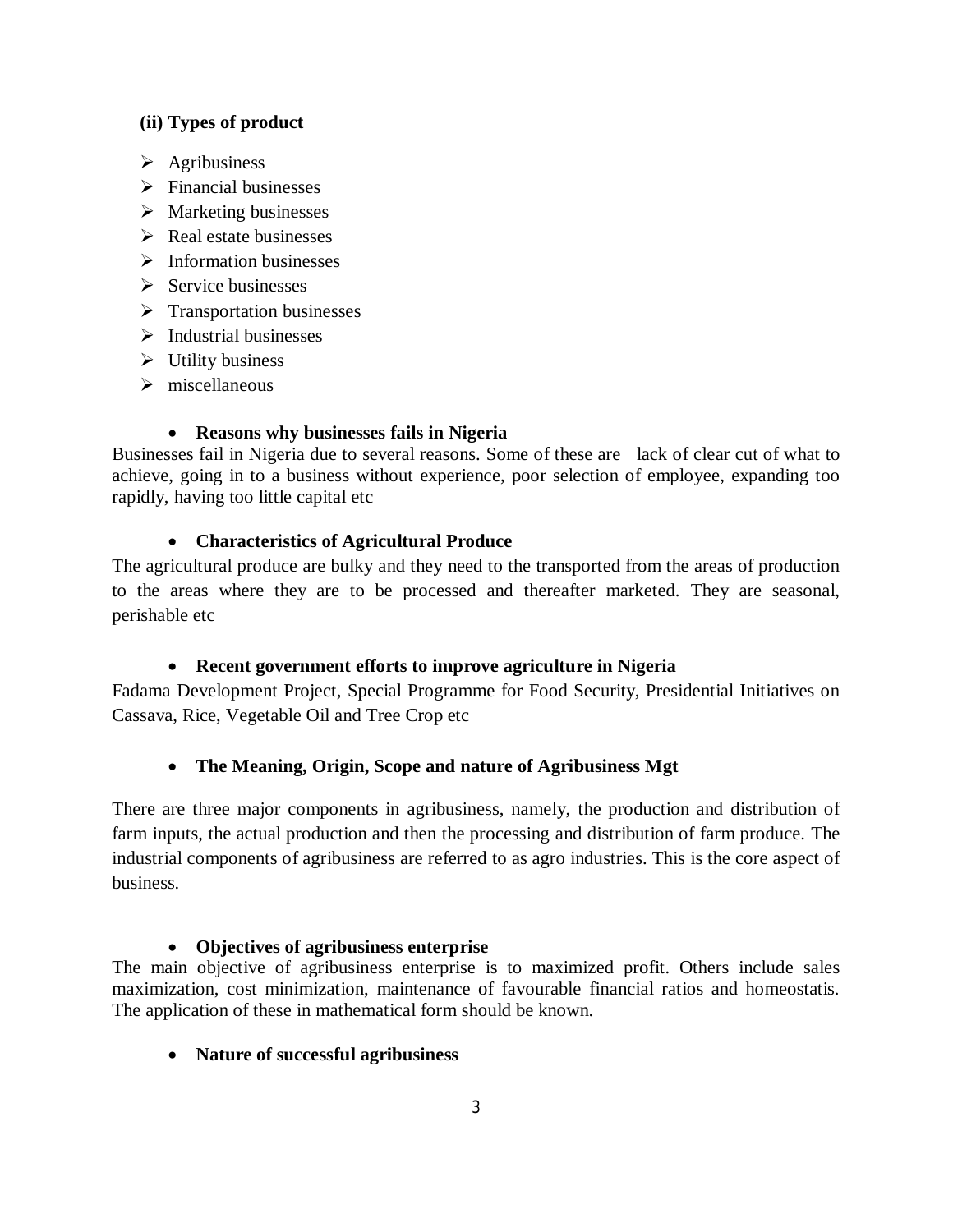A successful business must have the following characteristics: Clean objectives, proper planning, sound organization, proper plant location, layout and size, adequate finance, efficient management, harmonious relations with the workers etc.

# **Major problems facing agribusiness in Nigeria**

Some of the problems include poor infrastructural facilities, poor management, poor record keeping, and insufficient capital base etc

# **Steps in establishing agribusiness organization**

Appraise the Economic needs of the Business, Feasibility Study, Selection the Appropriate form of Business, Selecting and Adopting Appropriate Article of incorporation and Registration.

# **Full discussion of the meaning and characteristics sole proprietorship business, partnership, corporative and cooperative business, identify the advantages and disadvantages**

### **1. Sole proprietorship business**

When the ownership and management of business are in control of one individual, it is known as sole proprietorship or sole tradership

**The characteristics can be explained in terms of** ownership, management, source of Capital, legal status liability, legal formality, stability etc

**Advantages of Sole Proprietorship include** easy formation, better control, prompt decision making, flexibility in operations, retention of business secrets, social benefits, personal attention to consumer needs, direct motivation etc

**Disadvantages of Sole Proprietorship are** uncertainty of duration, unlimited liability, limited financial resources, limited capacity of individual etc

# **2. Partnership**

A partnership form of organisation is one where two or more persons are associated to run a business with a view to earn profit. Persons from similar background or persons of different ability and skills, may join together to carry on a business. Each member of such a group is individually known as 'partner' and collectively the members are known as a 'partnership firm.

There is need to find out the characteristics / features, advantages and disadvantages of this form of business.

# **3. Corporation**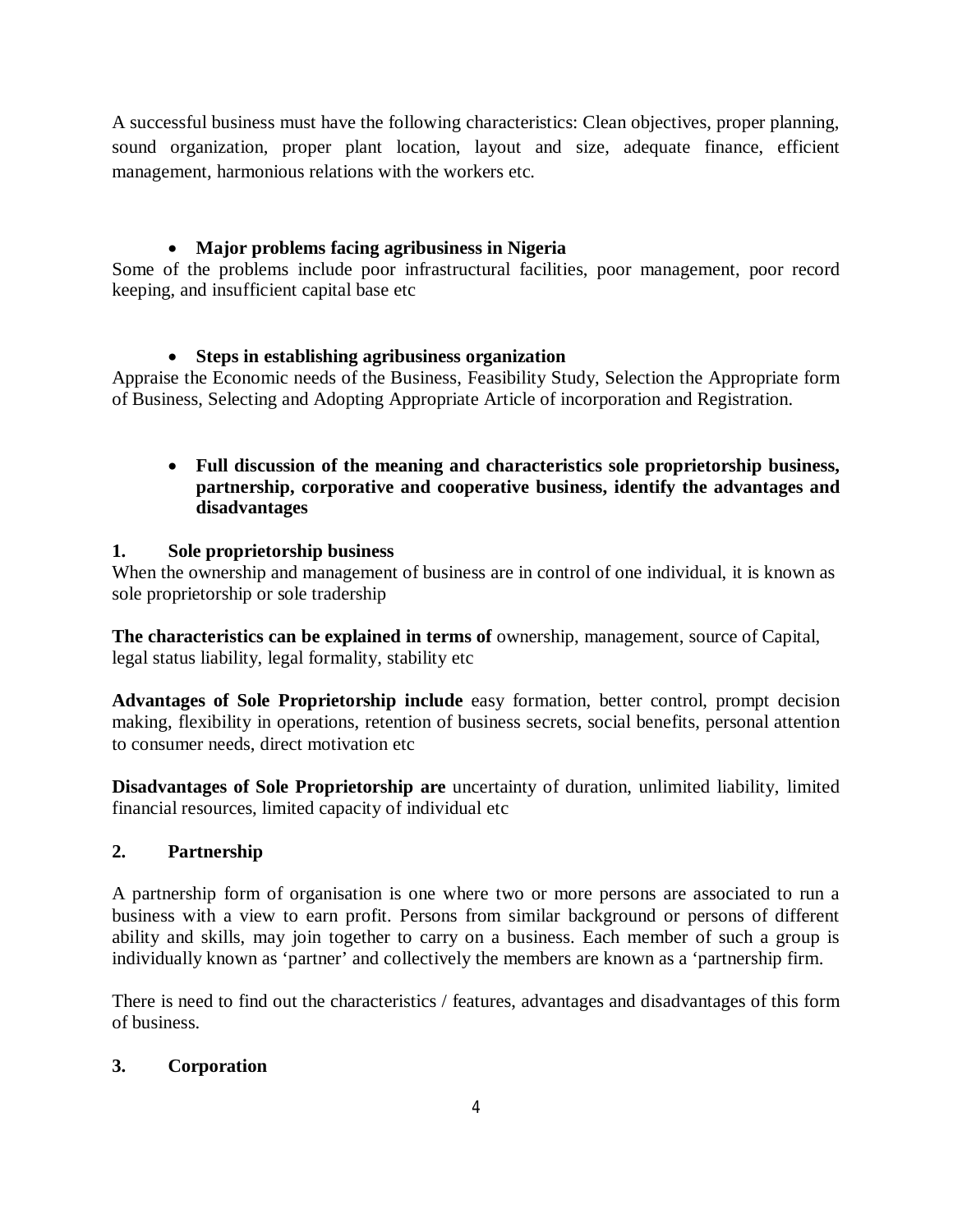A corporation is defined as an artificial person created by law, having separate legal entity, with perpetual succession and a common seal.

There is need to find out the characteristics / features, advantages and disadvantages of this form of business.

# **4. Co-operative society**

A co-operative society is entirely different from all other forms of organisation. A co-operative society is entirely different from all other forms of organisation. The co-operatives are formed primarily to render services to its members. Generally it also provides some service to the society. The main objectives of co-operative society are: (a) rendering service rather than earning profit, (b) mutual help instead of competition, and (c) self help in place of dependence. On the basis of objectives, various types of co-operatives like consumer co-operatives, producers' cooperatives, marketing co-operatives, credit co-operatives etc can be formed.

It is important to find out the characteristics / features, advantages and disadvantages of cooperative society

# **Business valuation and market capitalization**

Capitalization is a measurement of the value of a corporation. Market capitalization is determined by multiplying the market price of the stock by the number of issued outstanding shares.

A Business Valuator (or anyone valuating your business) will use a variety of business valuation methods to determine a fair price for your business, such as:

**(i)** Asset-based approaches (ii) Earning value approaches (iii) Market value approaches

# **ASSIGNMENT**

- 1. Discuss the characteristics of Agricultural produce in Nigeria.
- 2 Identify government efforts at improving agriculture in Nigeria
- 3. Explain the meaning of Agribusiness and agro-industry
- 4. Explain the nature of agribusiness and agro-business
- 5. Explain the steps involves in the establishment of agribusiness in Nigeria
- 6 Complete the following table

| Crop / raw materials | <b>Agro Products / agro-industries</b> |
|----------------------|----------------------------------------|
| Yam                  |                                        |
| Cassava              |                                        |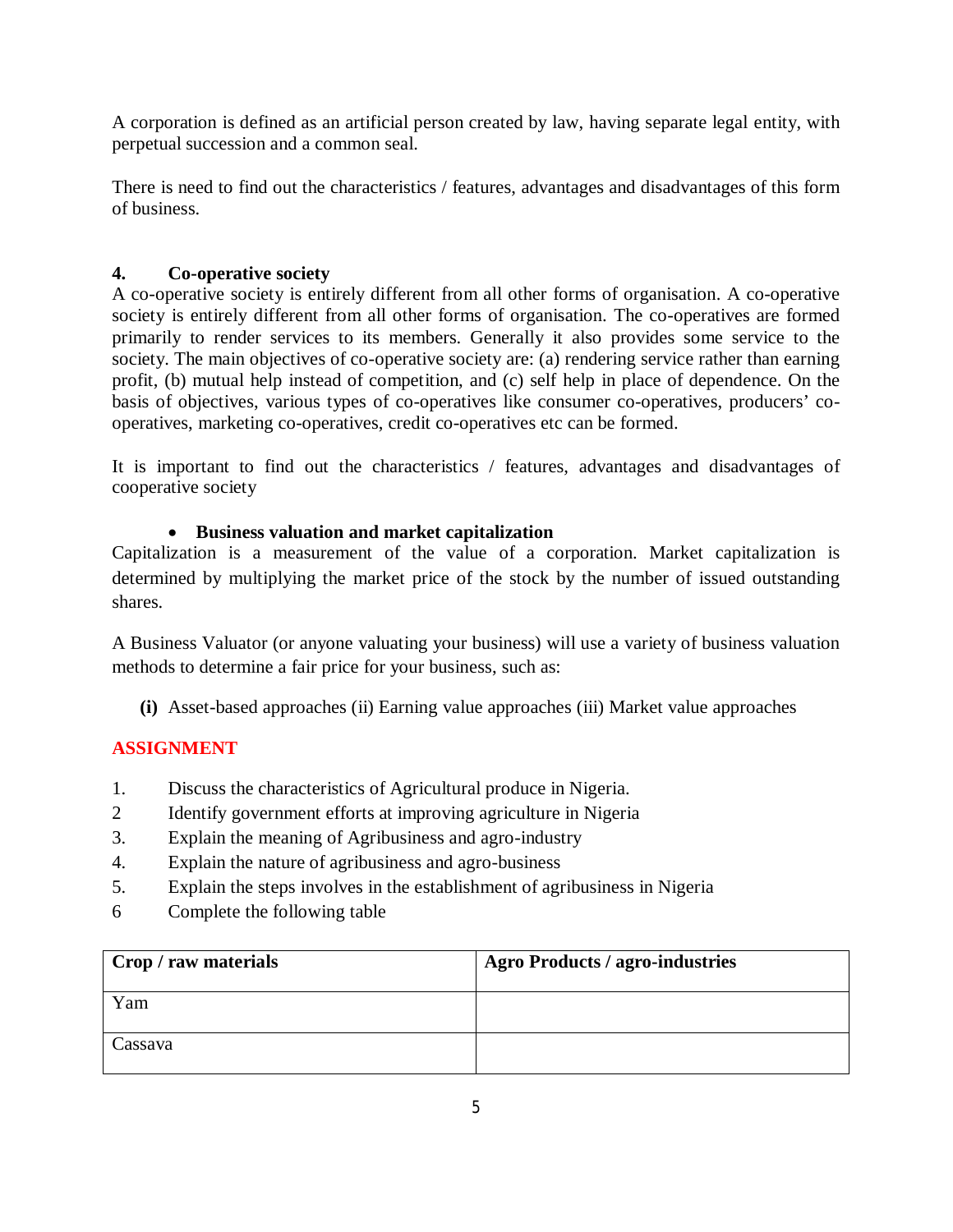| Maize      |  |
|------------|--|
| Oil palm   |  |
| Citrus     |  |
| Rubber     |  |
| Cocoa      |  |
| Fresh milk |  |
| Groundnut  |  |
| Cotton     |  |
| Livestock  |  |
| Soya beans |  |
| Timber     |  |

# 3. **MANAGEMENT PERSPECTIVE (WEEK 5 -8)**

# **Meaning of Management**

Management in all business areas and organizational activities are the acts of getting people together to accomplish desired goals and objectives with organizational resources. It comprises planning, organizing, staffing, coordinating, leading or directing, controlling and motivating a group of one or more people or entities for the purpose of accomplishing a goal.

Student must be able to explain whether management is n art or science, qualities of a good manager etc

### **Functions / elements of Management**

### **Planning: meaning, importance, features, planning process**

Planning bridges the gap from where we are to where we want to go. Other areas of importance in planning that will be discussed include the areas in which planning are needed in agribusiness, problems inherent in planning and principles of planning

### **Directing: meaning, importance and principles**

Directing means giving instructions, guiding, counseling, motivating and leading the staff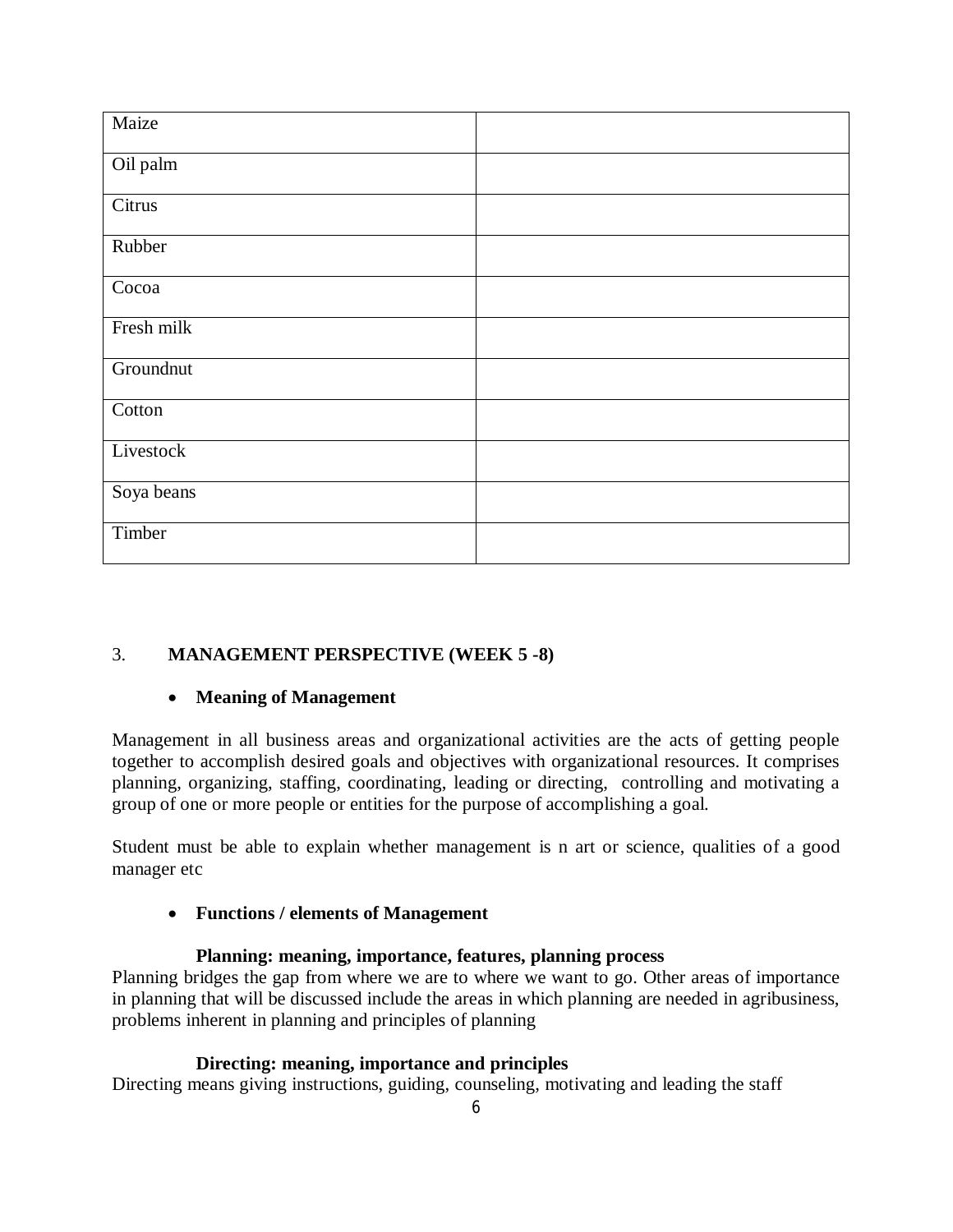#### **Controlling: meaning, importance and principles**

Control refers to the task of ensuring that activities are producing the desired results. Control in this case is limited to monitoring the outcome of activities, reviewing feedback information about this outcome, and if necessary, taking corrective actions. The managerial function controlling always maximize the use of scarce resources to achieve the purposeful behaviour of employees in an organisation

#### **Staffing: meaning, importance and process**

Staffing is the function by which managers build an organisation through the recruitment, selection, and development of individuals as capable employees.

Other things student need to know is the differences between recruitment and selection, differences between training and development

#### **Organising: meaning, importance and process**

Organisation is the process of identifying and grouping of the works to be performed, defining and delegating responsibility and authority and establishing relationships for the purpose of enabling people to work most efficiently

#### **Principles of Management**

There is need to know the evolution of management principles and be able to explain the general management principles as summarized by Fayol (1916). Some of these principles include division of work, discipline, authority, unity of command, unity of direction, remuneration, order, equity etc.

#### **Developing a business plan**

The importance of planning should never be overlooked. For a business to be successful and profitable, the owners and the managing directors must have a clear understanding of the firm's customers, strengths and competition. They must also have the foresight to plan for future expansion. Whether yours is a new business or an existing business in the process of expanding, money is often an issue. Taking time to create an extensive business plan provides you with insight into your business. At the end of the lecture, students should be able to

- Describe the importance of a business plan
- Identify the elements of an effective business plan
- Write a business plan

A business plan has to answer some critical questions about the new business venture.

- $\triangleright$  Is this a viable business idea?
- $\triangleright$  Is there a market for this product or service?
- $\triangleright$  What will it take to produce and deliver the product or service (materials, resources, personnel)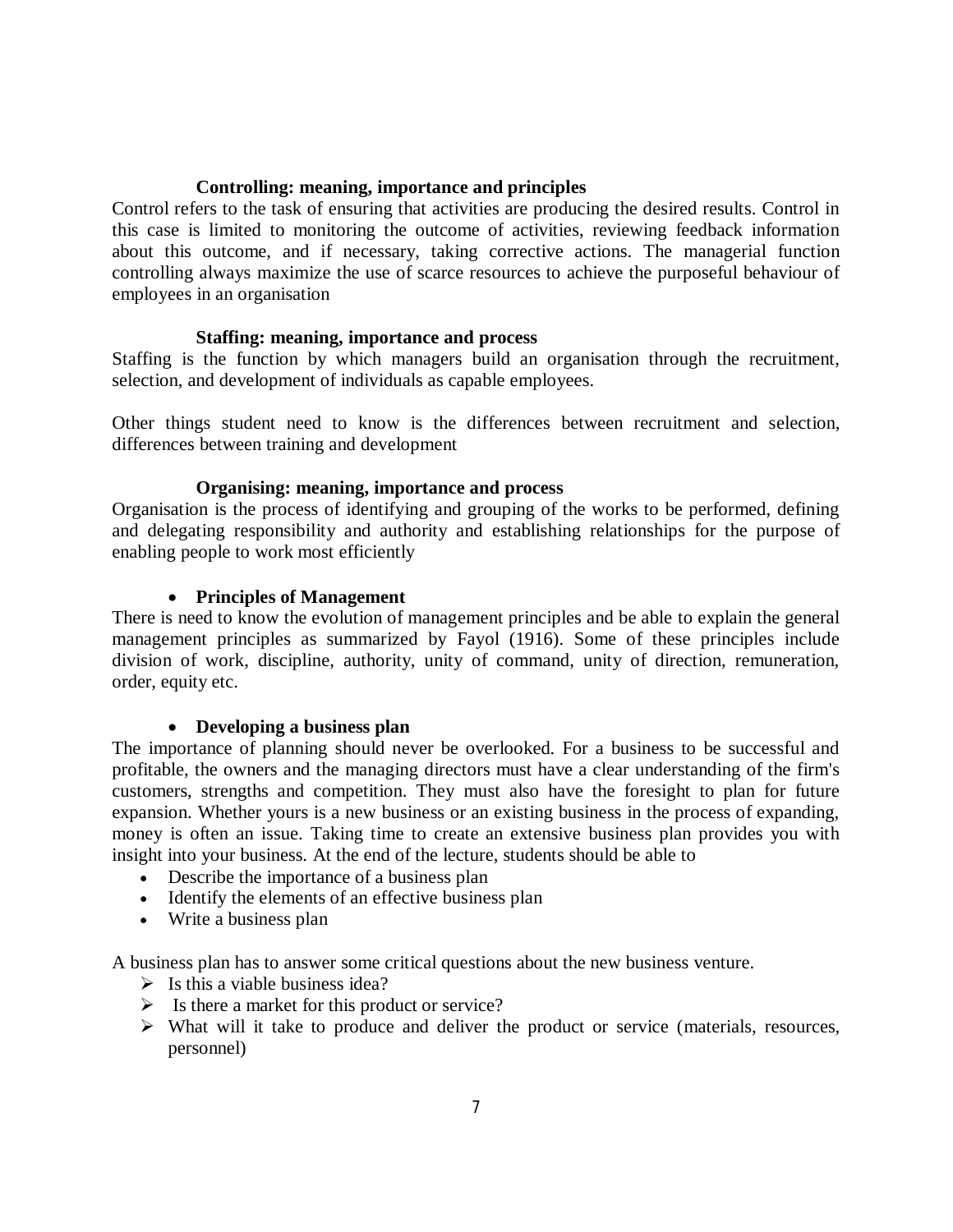- $\triangleright$  Who will buy it, how much, how often and how will your potential customers find out about you?
- $\triangleright$  Who and where is your competition?
- $\triangleright$  Your cash flow projections should cover both the startup phase of your business and ongoing operations.
- $\triangleright$  How much will it take to open the doors? and
- What will it take to cover direct costs, overhead and expenses, and still clear a 'profit?'

### **Forecasting and its applications**

Forecasting is the process of making statements about events whose actual outcomes (typically) have not yet been observed. A commonplace example might be estimation of the expected value for some variable of interest at some specified future date.

Various methods of forecasting such as the time series methods, causal/ econometric methods, judgmental methods etc

### **Choosing a business organization structure**

Organisation structure is the pattern of relationships among various components or parts of the organisation which prescribes the relations among various activities and positions. An effective structure will result in increased profitability of the enterprise. Whenever an enterprise grows in size or complexity it needs an adequate organisation structure. The various types include lie type, staff type line and staff type etc.

### **Inventory control model**

Inventory control is the process of managing inventory in order to meet customer demand at the lowest possible cost and with a minimum of investment. The main objective of an inventory control system is to make inventory decisions that minimize the total cost of inventory.

There are several objectives of inventory control. These include

- Minimization of the inventory investment.
- Determination of the right level of customer service.
- Balance of supply and demand.
- Minimization of procurement costs and carrying costs.
- Maintenance of an up-to-date inventory control system.

Students must be able to do little calculation such as the applications of Economic Order Quantity (EOQ).

### **Organizing production using economic principles**

An agribusiness manager transforms inputs into an output through production management. This is a two-step process

 $\checkmark$  The process must be technically efficient (maximum output/unit of input)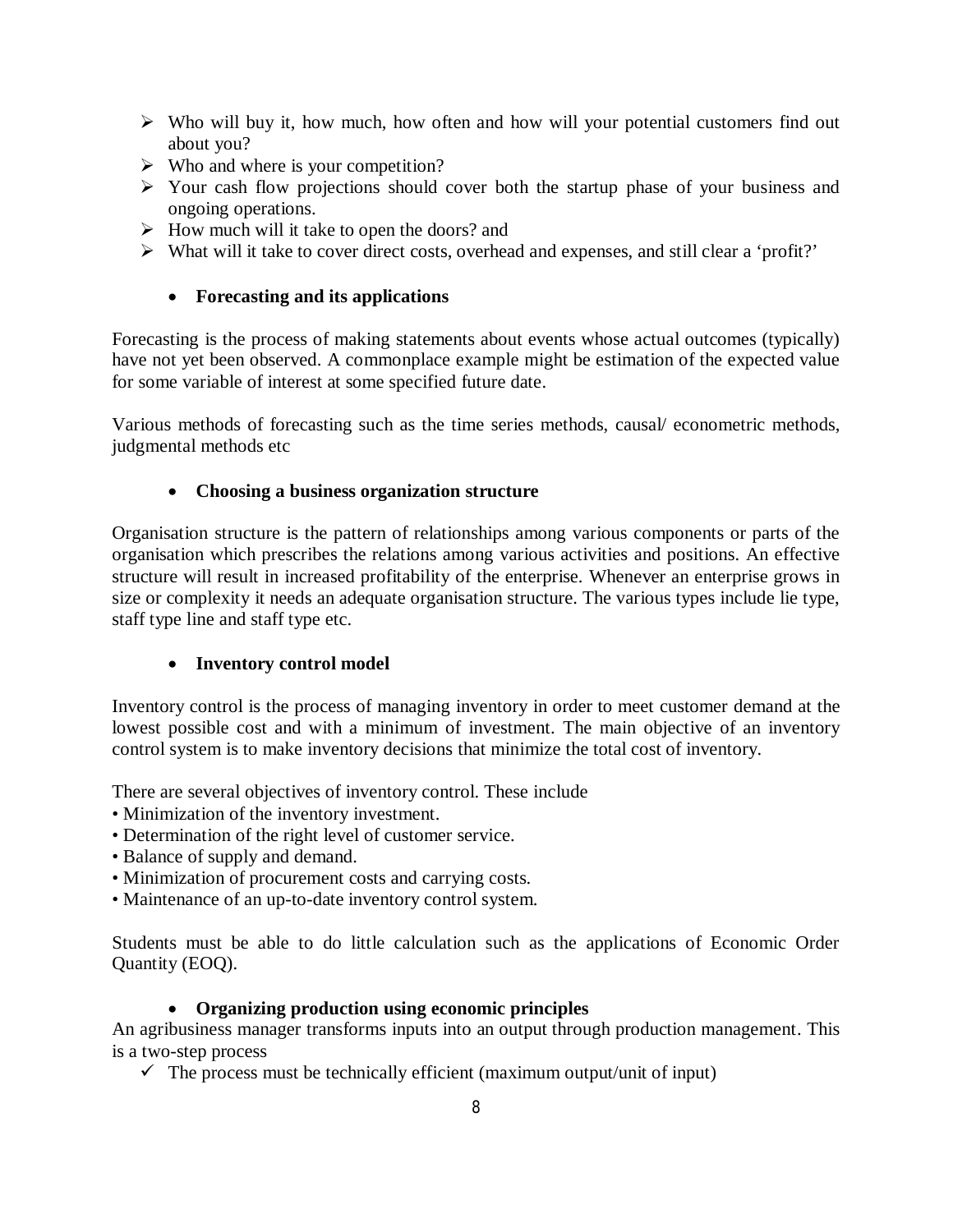$\checkmark$  The process must be economically efficient (maximum profit) Three major types of production decisions for an agribusiness manager

- What to produce
- How to produce
- How much to produce
- Students must understand how to determine the point economic efficiency, explain equimarginal allocation principle, principle of diminishing return etc
	- **Cost controls and the use of break-even analysis**

In any business the manager of a business has to make irrespective of what they produce they have to ensure that the products they produce maximize owners equity. That is the products and services they offer can make a profit and to identify loss making products and introduce new products if they have a profitable market. In addition, they must have a cost control system, which can minimize overheads and direct cost of producing goods and services.

Break-Even analysis is one of the simplest methods for a business to make decisions, where the enterprise or business entity produces very limited number of products. As well, the cost can be analysed in to fixed and variable cost accurately. That is, it has a costing system, which can identify variable and fixed cost. Fixed costs are costs, where the cost over a period is constant irrespective of the volume of production to a level. Variable costs are costs that varies with the level of business activity or level of production

### **Assignment**

- i. Describe what management is and its importance
- i Is management the same as ownership of the business? Discuss.
- iii Explain the principles of scientific management
- iv Is management an art or a science?
- **v** A manager is both a scientist as well as Artist. Discuss?
- **vi** Management as an art or science are not mutually exclusive but are complementary. Discuss?
- **vii** Identify and describe the functions of management
- viii Identify and describe the principles of management
- ix Explain in your own words why production does not increase in a straight line forever as more input is applied. Give an example of a situation that supports your argument
- x Define and explain the relationship between economic efficiency and technical efficiency. Show how a manager would use them to achieve her objective of maximizing the long-term profits of the firm.
- xi Agribusiness managers face three major production decisions—what to produce, how to produce, and how much to produce. Where does a manager find the answers to these three questions? Why are these answers important?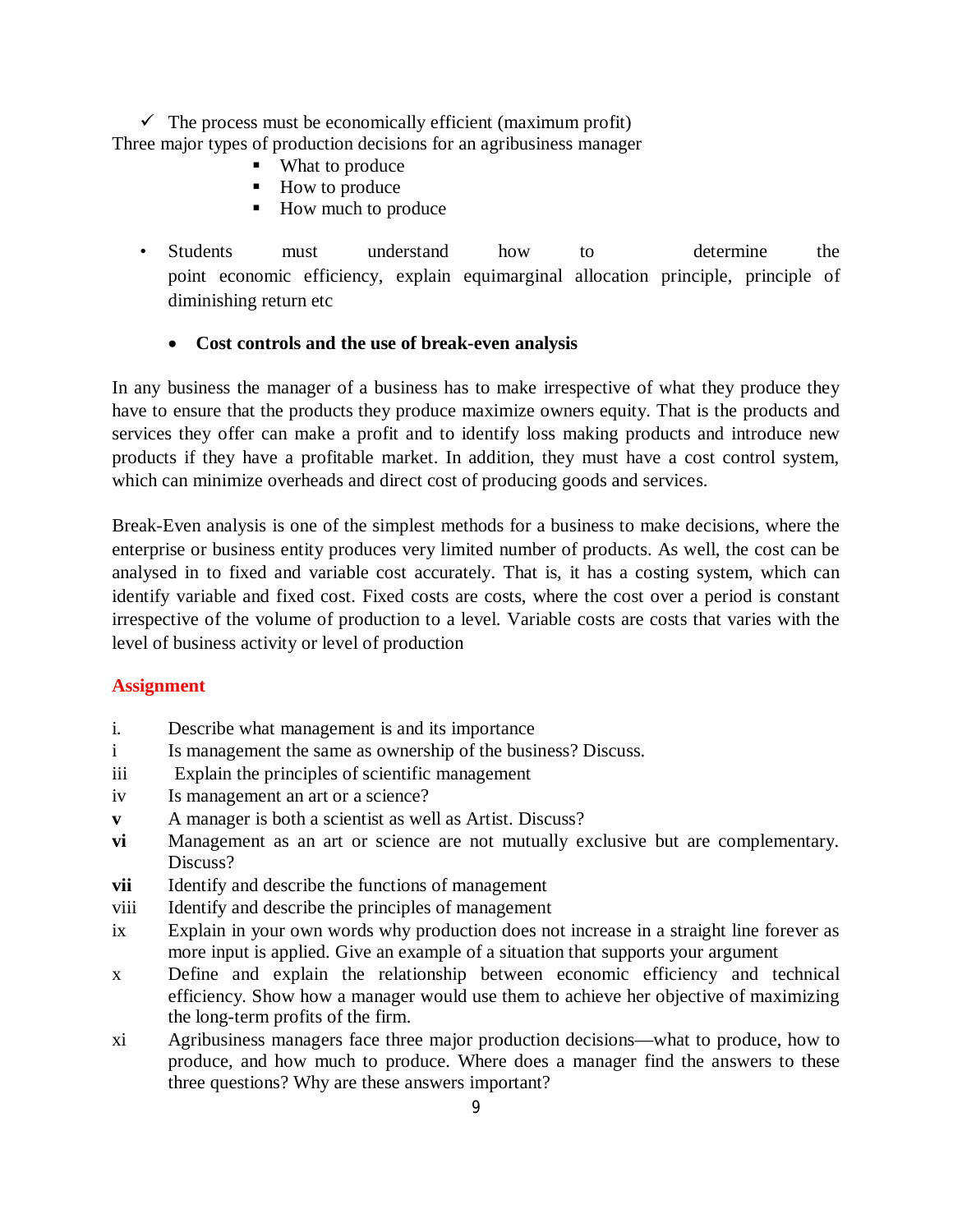- xii Define and explain the difference between the efficiency and contribution of input use in production management decisions.
- xiii What is the rational range for production as defined in this chapter? Explain the lower and upper bounds of the area and why they exist where they are.
- xiv Explain in your own words the principle of equimarginal allocation. How does it relate to the marginal product concept.
- xv Explain in your own words the principle of diminishing returns. Explain why the production function increases at an increasing rate, increases at a decreasing rate, reaches a maximum, and then declines as more input is added. Give an example to illustrate the use of this principle.
- xvi Explain in your own words how to locate the point of economic efficiency within the rational range of production.
- xvii Explain how an agribusiness manager combines the production management decisions given in this chapter with those involving consumer demand to operate a profitable business
- xviii Why is technical efficiency a prerequisite to economic efficiency?
- xix Authority and responsibility are on the same side of the coin. Discuss? {OR] Differentiate between authority and responsibility in management
- Xx Why is it important for manager to distinguish between authority and responsibility?
- xxi Explain the term" organization" and "organization structure"? Why is organisation structure necessary in a business entity?
- xxii What do you understand as organizational Structure? Explain the types of organizational pattern for enterprise you know.

# **5 Communication**

Communication is the process by which a message or information is exchanged from a sender to a receiver. For example a production manager (sender) may send a message to a sales manager (receiver) asking for sales forecasts for the next 6 months so they can plan production levels. The sales manager would then reply (feedback) to the production manager with the appropriate figures.

This is an example of internal communication, i.e. when communications occur between employees of a business. Communication therefore links together all the different activities involved in a business and ensures all employees are working towards the same goal and know exactly what they should be doing and by when. Effective communication is therefore fundamental to the success of a business.

A business will of course need to communicate with people or organisations outside of the business. This is known as external communication. For example a marketing manager will need to tell customers of a new special pricing offers or the finance director may need to ask banks for a loan.